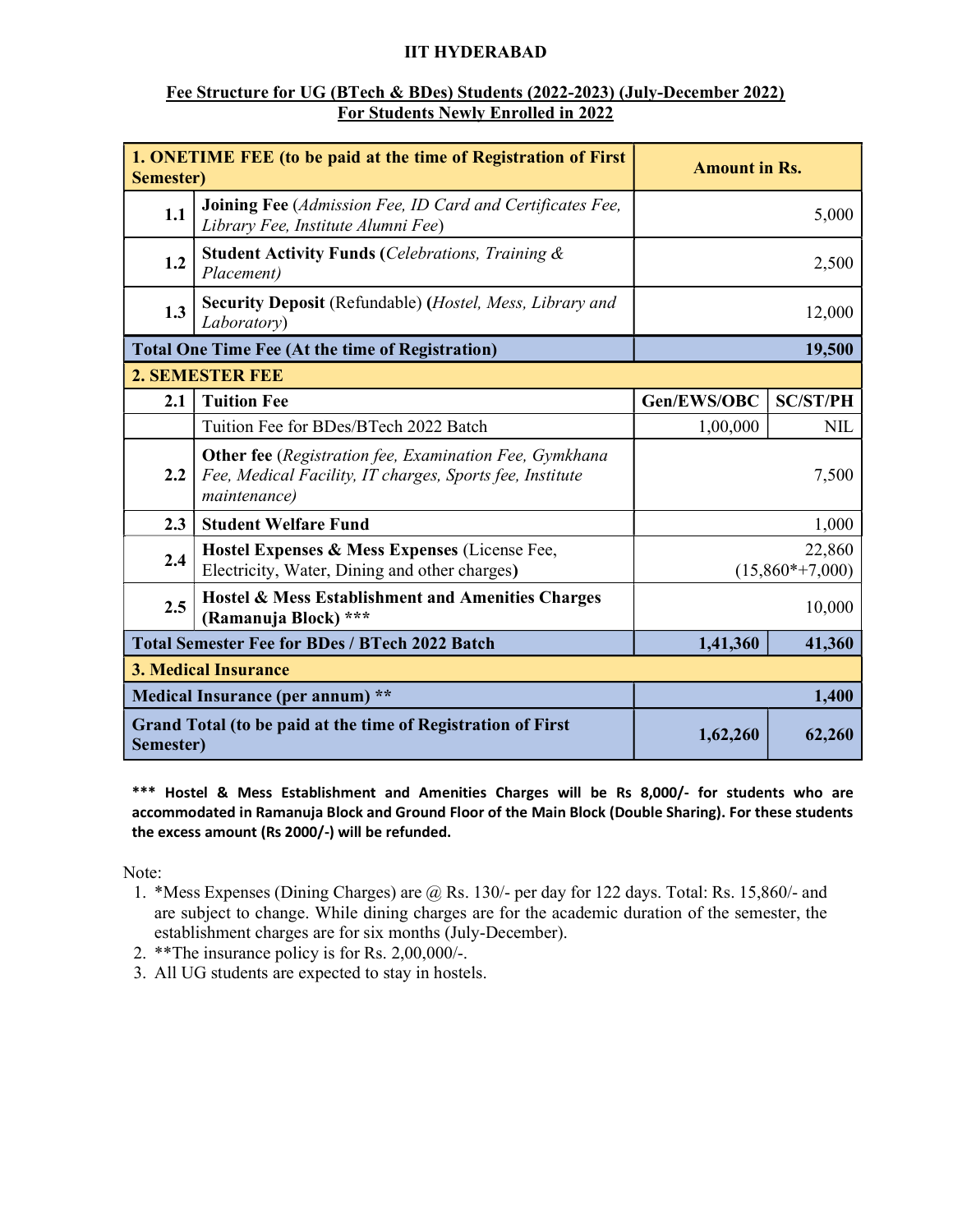# IIT HYDERABAD

### Fee Structure for Foreign Nationals (including OCI/PIO cardholders) For UG (BTech & BDes) Students 2022-23 For Students Newly Enrolled in 2022

| 1. ONETIME FEE (to be paid at the time of Registration of First<br>Semester)                         |                                                                                                                                           | <b>Amount in Rs.</b>        |  |  |
|------------------------------------------------------------------------------------------------------|-------------------------------------------------------------------------------------------------------------------------------------------|-----------------------------|--|--|
| 1.1                                                                                                  | Joining Fee (Admission Fee, ID Card and Certificates Fee,<br>Library Fee, Institute Alumni Fee)                                           | 5,000                       |  |  |
| 1.2                                                                                                  | <b>Student Activity Funds (Celebrations, Training &amp;</b><br>Placement)                                                                 | 2,500                       |  |  |
| 1.3                                                                                                  | <b>Security Deposit</b> (Refundable) ( <i>Hostel, Mess, Library and</i><br>Laboratory)                                                    | 12,000                      |  |  |
|                                                                                                      | <b>Total One Time Fee (At the time of Registration)</b>                                                                                   | 19,500                      |  |  |
| <b>2. SEMESTER FEE</b>                                                                               |                                                                                                                                           |                             |  |  |
| 2.1                                                                                                  | <b>Tuition Fee</b>                                                                                                                        |                             |  |  |
|                                                                                                      | Tuition Fee for BDes/BTech 2022 Batch-Foreign Nationals<br>(including OCI/PIO cardholders)                                                | 3,00,000                    |  |  |
| 2.2                                                                                                  | <b>Other fee</b> (Registration fee, Examination Fee, Gymkhana<br>Fee, Medical Facility, IT charges, Sports fee, Institute<br>maintenance) | 7,500                       |  |  |
| 2.3                                                                                                  | <b>Student Welfare Fund</b>                                                                                                               | 1,000                       |  |  |
| 2.4                                                                                                  | Hostel Expenses & Mess Expenses (License Fee, Electricity,<br>Water, Dining and other charges)                                            | 22,860<br>$(15,860*+7,000)$ |  |  |
| 2.5                                                                                                  | Hostel & Mess Establishment and Amenities Charges<br>(Ramanuja Block)***                                                                  | 10,000                      |  |  |
| Total Semester Fee for BDes / BTech 2022 Batch -Foreign Nationals<br>(including OCI/PIO cardholders) |                                                                                                                                           | 3,41,360                    |  |  |
| <b>3. Medical Insurance</b>                                                                          |                                                                                                                                           |                             |  |  |
| Medical Insurance (per annum) **                                                                     |                                                                                                                                           | 1,400                       |  |  |
| Semester)                                                                                            | Grand Total (to be paid at the time of Registration of First                                                                              | 3,62,260                    |  |  |

\*\*\* Hostel & Mess Establishment and Amenities Charges will be Rs 8,000/- for students who are accommodated in Ramanuja Block and Ground Floor of the Main Block (Double Sharing). For these students the excess amount (Rs 2000/-) will be refunded.

- 1. \*Mess Expenses (Dining Charges) are @ Rs. 130/- per day for 122 days Total: Rs. 15,860/- and are subject to change. While dining charges are for the academic duration of the semester, the establishment charges are for six months (July-December).
- 2. \*\*The insurance policy is for Rs. 2,00,000/-.
- 3. All UG students are expected to stay in hostels.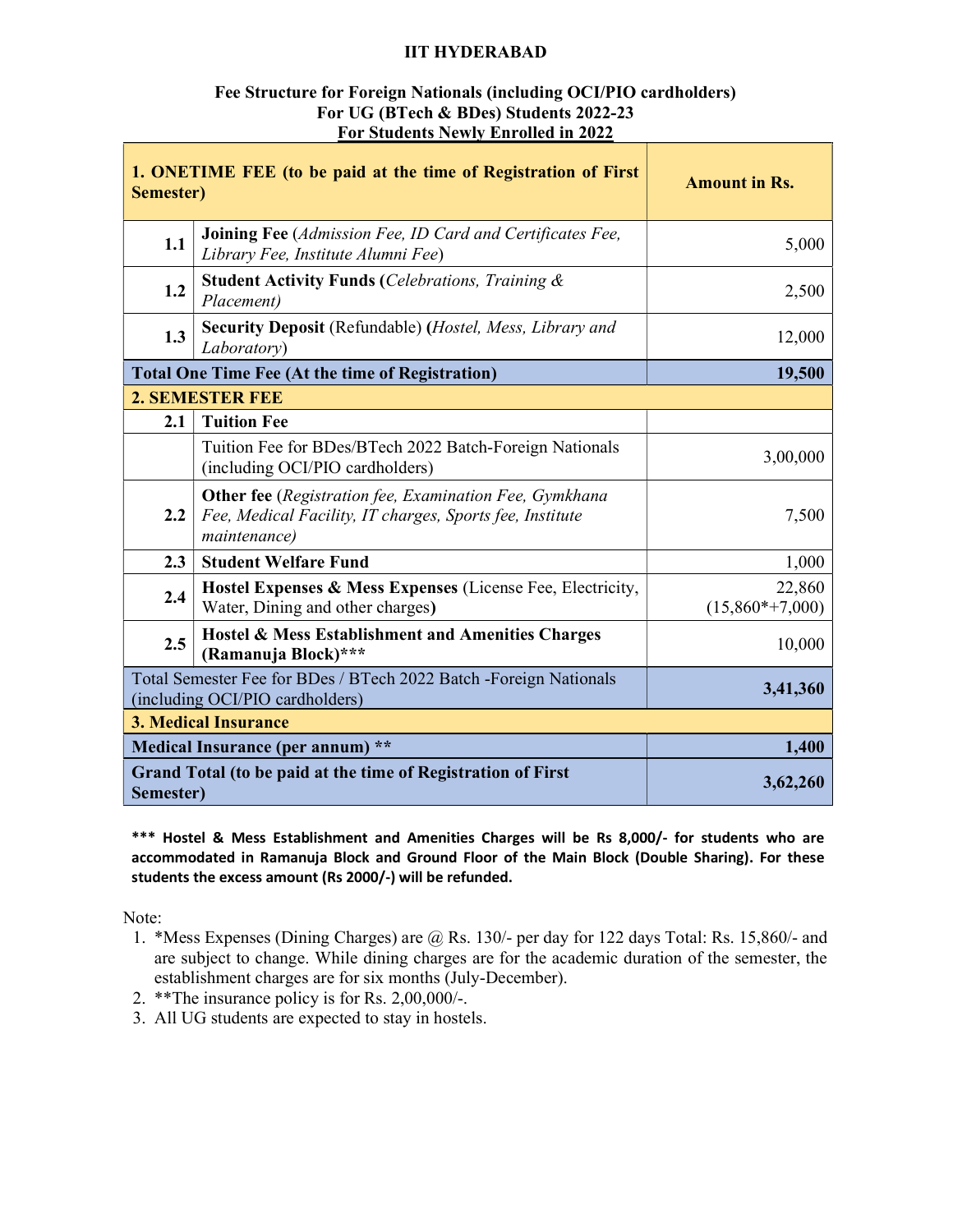#### IIT HYDERABAD Fee Structure for PG Students (July-December 2022) For Students Newly Enrolled in July 2022

| <u>гог эшисны гемту Енгоней III дигу 2022</u><br>1. ONETIME FEE (to be paid at the time of Registration of<br><b>First Semester)</b>                             |                                                                                                                                           | <b>Amount in Rs.</b>        |                 |  |
|------------------------------------------------------------------------------------------------------------------------------------------------------------------|-------------------------------------------------------------------------------------------------------------------------------------------|-----------------------------|-----------------|--|
| 1.1                                                                                                                                                              | <b>Joining Fee</b> (Admission Fee, ID Card and Certificates<br>Fee, Library Fee, Institute Alumni Fee)                                    | 5,000                       |                 |  |
| 1.2                                                                                                                                                              | <b>Student Activity Funds (Celebrations, Training &amp;</b><br>Placement) - For Regular Students                                          | 2,500                       |                 |  |
|                                                                                                                                                                  | <b>Student Activity Funds (Celebrations) - For</b><br><b>Sponsored Students</b>                                                           | 1250                        |                 |  |
| 1.3                                                                                                                                                              | Security Deposit (Refundable) (Hostel, Mess, Library<br>and Laboratory) for Regular students                                              | 12,000                      |                 |  |
|                                                                                                                                                                  | <b>Security Deposit (Refundable) (Library and</b><br>Laboratory) for Sponsored students                                                   | 4,000                       |                 |  |
|                                                                                                                                                                  | <b>Total One Time Fee for Regular Students</b><br>19,500                                                                                  |                             |                 |  |
|                                                                                                                                                                  | <b>Total One Time Fee for Sponsored Students</b>                                                                                          |                             | 10,250          |  |
|                                                                                                                                                                  | <b>2. SEMESTER FEE</b>                                                                                                                    |                             |                 |  |
| 2.1                                                                                                                                                              | <b>Tuition Fee</b>                                                                                                                        | Gen/EWS/OBC                 | <b>SC/ST/PH</b> |  |
|                                                                                                                                                                  | Tuition Fee for MTech, MDes, MSc & MA - Regular                                                                                           | 6,000                       | <b>NIL</b>      |  |
|                                                                                                                                                                  | Tuition Fee for MTech, MDes - Govt. Lab/Industry<br>Sponsored                                                                             | 40,000#                     | 40,000#         |  |
|                                                                                                                                                                  | Tuition Fees for Self-Sponsored MTech/MDes (12<br>credits per semester, Rs. 20,000 per credit)                                            | 2,40,000                    | 2,40,000        |  |
| 2.2                                                                                                                                                              | <b>Other fee</b> (Registration fee, Examination Fee,<br>Gymkhana Fee, Medical Facility, IT charges, Sports<br>fee, Institute maintenance) | 7,500                       |                 |  |
| 2.3                                                                                                                                                              | <b>Student Welfare Fund</b>                                                                                                               | 1,000                       |                 |  |
| 2.4                                                                                                                                                              | Hostel & Mess Expenses (License Fee, Electricity,<br>Water, Dining and other charges)                                                     | 27,670<br>$(20,670*+7,000)$ |                 |  |
| 2.5                                                                                                                                                              | Hostel & Mess Establishment and Amenities<br>Charges (Kapila Block) ***                                                                   | 10,000                      |                 |  |
|                                                                                                                                                                  | Total Semester Fee for MTech, MDes, MSc & MA - Regular                                                                                    | 52,170                      | 46,170          |  |
| Total Semester Fee for MTech, MDes - Govt. Lab/Industry<br>Sponsored (Hostel & Mess Expenses, Hostel & Mess<br>Establishment and Amenities Charges not included) |                                                                                                                                           | 48,500                      | 48,500          |  |
| Total Semester Fee for Self-Sponsored MTech/MDes (Hostel &<br>Mess Expenses, Hostel & Mess Establishment and Amenities<br>Charges not included)                  |                                                                                                                                           | 2,48,500                    | 2,48,500        |  |
| <b>3. Medical Insurance</b>                                                                                                                                      |                                                                                                                                           |                             |                 |  |
| Medical Insurance (per annum) **                                                                                                                                 |                                                                                                                                           |                             | 1,400           |  |

\*\*\* Hostel & Mess Establishment and Amenities Charges will be Rs 5,000/- for students who are accommodated in Kapila Block. For these students the excess amount (Rs 5000/-) will be refunded.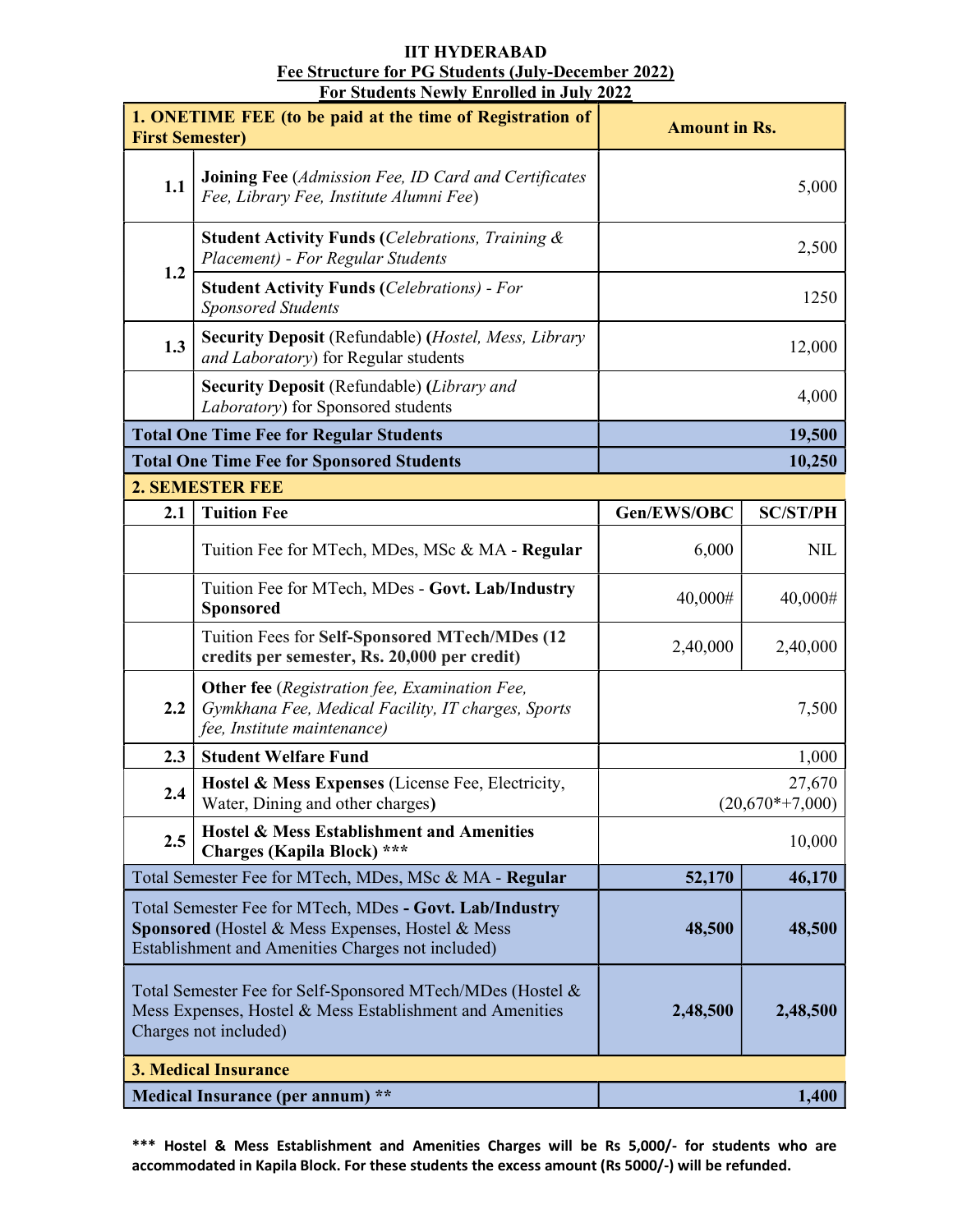- 1. \*Mess Expenses (Dining Charges) are @Rs. 130/- per day for 159 days, Total: Rs. 20,670/- and are subject to change. While dining charges are for the academic duration of the semester, the establishment charges are for six months (July-December).
- 2. \*\*The insurance policy is for Rs. 2,00,000/-.
- 3. #The Industry/Organization will have to sponsor the tuition fee for the candidate. Only submission of NOC will not be adequate for consideration under this category.
- 4. For Project MTech students, the fees payable will be same as that for regular students.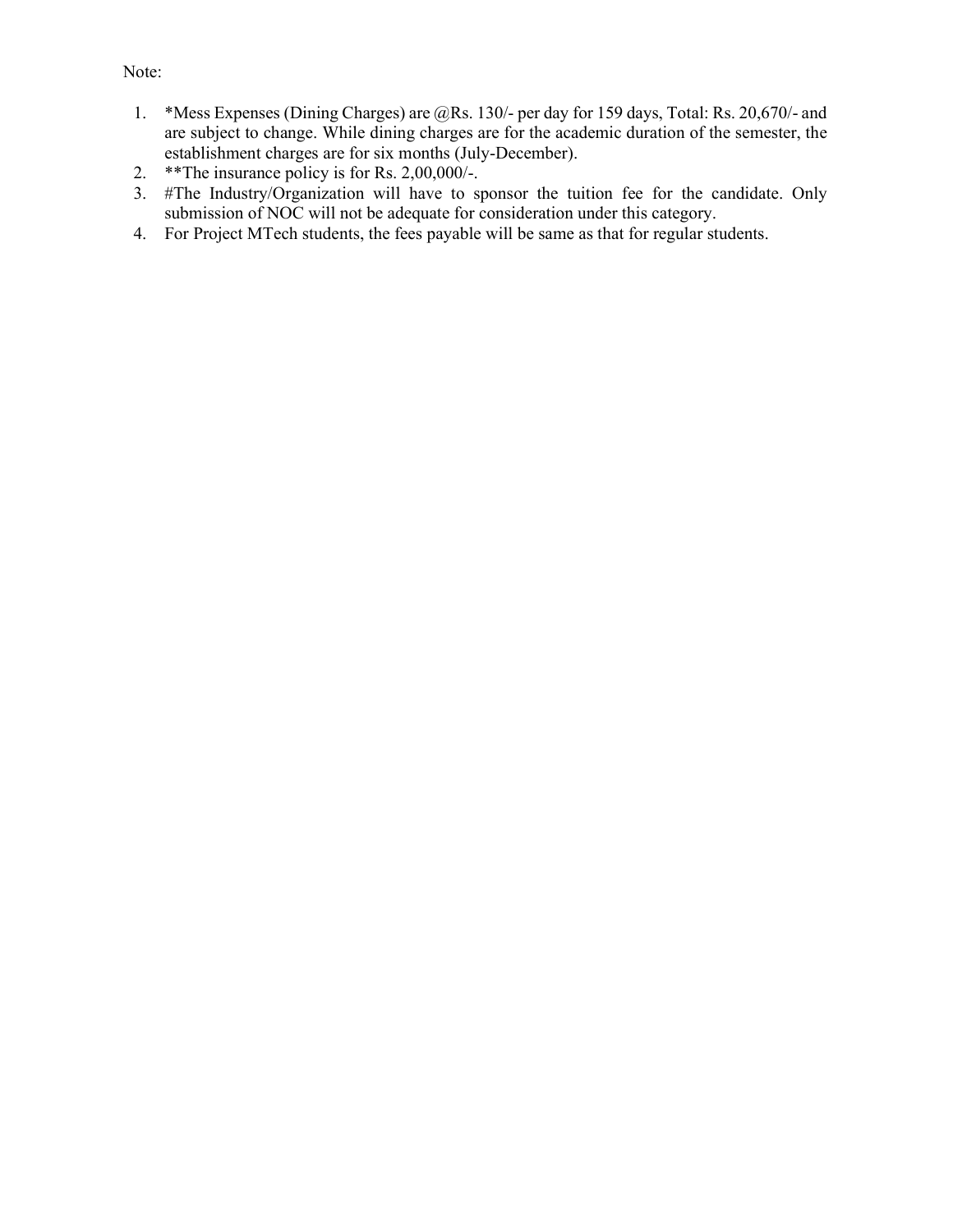# IIT HYDERABAD Fee Structure for PhD Students (July-December 2022) For Students Newly Enrolled in July 2022

| 1. ONETIME FEE (to be paid at the time of Registration of<br><b>First Semester)</b>                                                                   |                                                                                                                                           | <b>Amount in Rs.</b>          |                 |  |
|-------------------------------------------------------------------------------------------------------------------------------------------------------|-------------------------------------------------------------------------------------------------------------------------------------------|-------------------------------|-----------------|--|
| 1.1                                                                                                                                                   | <b>Joining Fee</b> (Admission Fee, ID Card and Certificates<br>Fee, Library Fee, Institute Alumni Fee)                                    | 5,000                         |                 |  |
| 1.2                                                                                                                                                   | <b>Student Activity Funds (Celebrations, Training &amp;</b><br>Placement) - For Regular Students                                          | 2,500                         |                 |  |
|                                                                                                                                                       | <b>Student Activity Funds (Celebrations) - For External</b><br>students                                                                   | 1,250                         |                 |  |
| 1.3                                                                                                                                                   | <b>Security Deposit (Refundable) (Hostel, Mess, Library</b><br>and Laboratory) for stay in Hostels                                        | 12,000                        |                 |  |
|                                                                                                                                                       | Security Deposit (Refundable) (Library and<br>Laboratory) for Day Scholars                                                                | 4,000                         |                 |  |
| <b>Total One Time Fee for Regular Students (Staying in hostels)</b>                                                                                   |                                                                                                                                           | 19,500                        |                 |  |
|                                                                                                                                                       | <b>Total One Time Fee for Regular Students (Day Scholars)</b>                                                                             | 11,500                        |                 |  |
|                                                                                                                                                       | <b>Total One Time Fee for External Students (Day Scholars)</b>                                                                            |                               | 10,250          |  |
|                                                                                                                                                       | <b>2. SEMESTER FEE</b>                                                                                                                    |                               |                 |  |
|                                                                                                                                                       | <b>Tuition Fee</b>                                                                                                                        | Gen/EWS/OBC                   | <b>SC/ST/PH</b> |  |
| 2.1                                                                                                                                                   | Tuition Fee for Regular Students                                                                                                          | 5,000                         | <b>NIL</b>      |  |
|                                                                                                                                                       | Tuition Fee for External Students                                                                                                         | 30,000#                       | 30,000#         |  |
| 2.2                                                                                                                                                   | <b>Other fee</b> (Registration fee, Examination Fee,<br>Gymkhana Fee, Medical Facility, IT charges, Sports<br>fee, Institute maintenance) | 7,500                         |                 |  |
| 2.3                                                                                                                                                   | <b>Student Welfare Fund</b>                                                                                                               | 1,000                         |                 |  |
| 2.4                                                                                                                                                   | Hostel & Mess Expenses (License Fee, Electricity,<br>Water, Dining and other charges)                                                     | 29,230<br>$(22, 230*+7, 000)$ |                 |  |
| 2.5                                                                                                                                                   | Hostel & Mess Establishment and Amenities<br><b>Charges (Kapila Block)</b> ***                                                            | 10,000                        |                 |  |
| Total Semester Fee for <b>Regular</b> Students (Staying in Hostels)                                                                                   |                                                                                                                                           | 52,730                        | 47,730          |  |
| Total Semester Fee for Regular Students (Day Scholars) (Hostel<br>& Mess Expenses, Hostel & Mess Establishment and Amenities<br>Charges not included) |                                                                                                                                           | 13,500                        | 8,500           |  |
| Total Semester Fee for External Students (Hostel & Mess<br>Expenses, Hostel & Mess Establishment and Amenities Charges<br>not included)               |                                                                                                                                           | 38,500                        | 38,500          |  |
| <b>3. Medical Insurance</b>                                                                                                                           |                                                                                                                                           |                               |                 |  |
| Medical Insurance (per annum)**                                                                                                                       |                                                                                                                                           |                               | 1,400           |  |

\*\*\* Hostel & Mess Establishment and Amenities Charges will be Rs 5,000/- for students who are accommodated in Kapila Block. For these students the excess amount (Rs 5000/-) will be refunded.